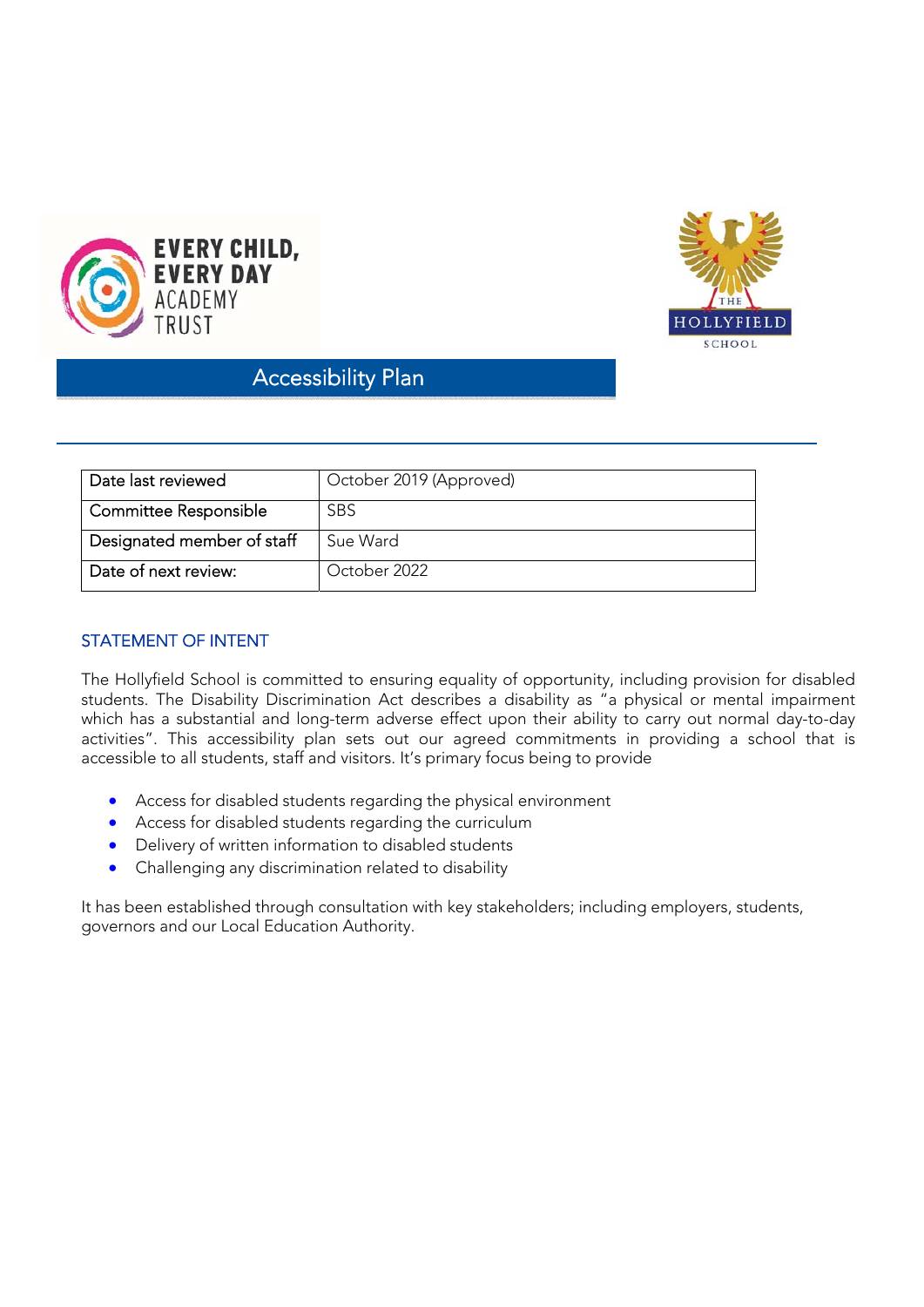#### Accessibility Plan

## 1 GUIDING PRINCIPLES

Hollyfield School will monitor accessibility, provision and student voice as part of the annual review of this 3 year accessibility plan

Hollyfield School will monitor progress and wellbeing of all LDD students each term through the Special Educational Needs Register and the Vulnerability Register.

Hollyfield School is committed to developing access to the curriculum for all LDD students, led by Deputy Headteachers Teaching and Learning and AMT Inclusion for SEND. This will include faculty AEN files as evidence of additional support provided for LDD students.

Hollyfield School will monitor safety and accessibility for all students, staff and visitors to ensure that our school meets changing needs; including providing a safe and accessible environment for students with visual impairment and autism

The Learning Support Department will serve as a base for students who need additional support to address LDD needs; including students who are immobile for a short period of time due to injury and who can use access Student Support to ensure their injury doesn't impact on academic progress. The new build will be fully wheelchair accessible.

Hollyfield School ensures that all students have accessibility to the curriculum by working in partnership with outside external agencies, such as EPS and Sensory Support for Children with Visual and Hearing Impairments team.

Hollyfield School is committed to developing provision within PDW and school assemblies to challenge discrimination in regards to disability and to promote positive images of disabled individuals.

Hollyfield School will monitor any incidents of bullying in regards to disability and use Restorative Approaches as a means of addressing this discrimination

Hollyfield School is committed to developing staff training to meet the changing needs of our student cohort.

# 2 **ACTION PLAN**

Attached are three Action Plans, relating to these three key aspects of accessibility. These plans will be reviewed and adjusted on an annual basis.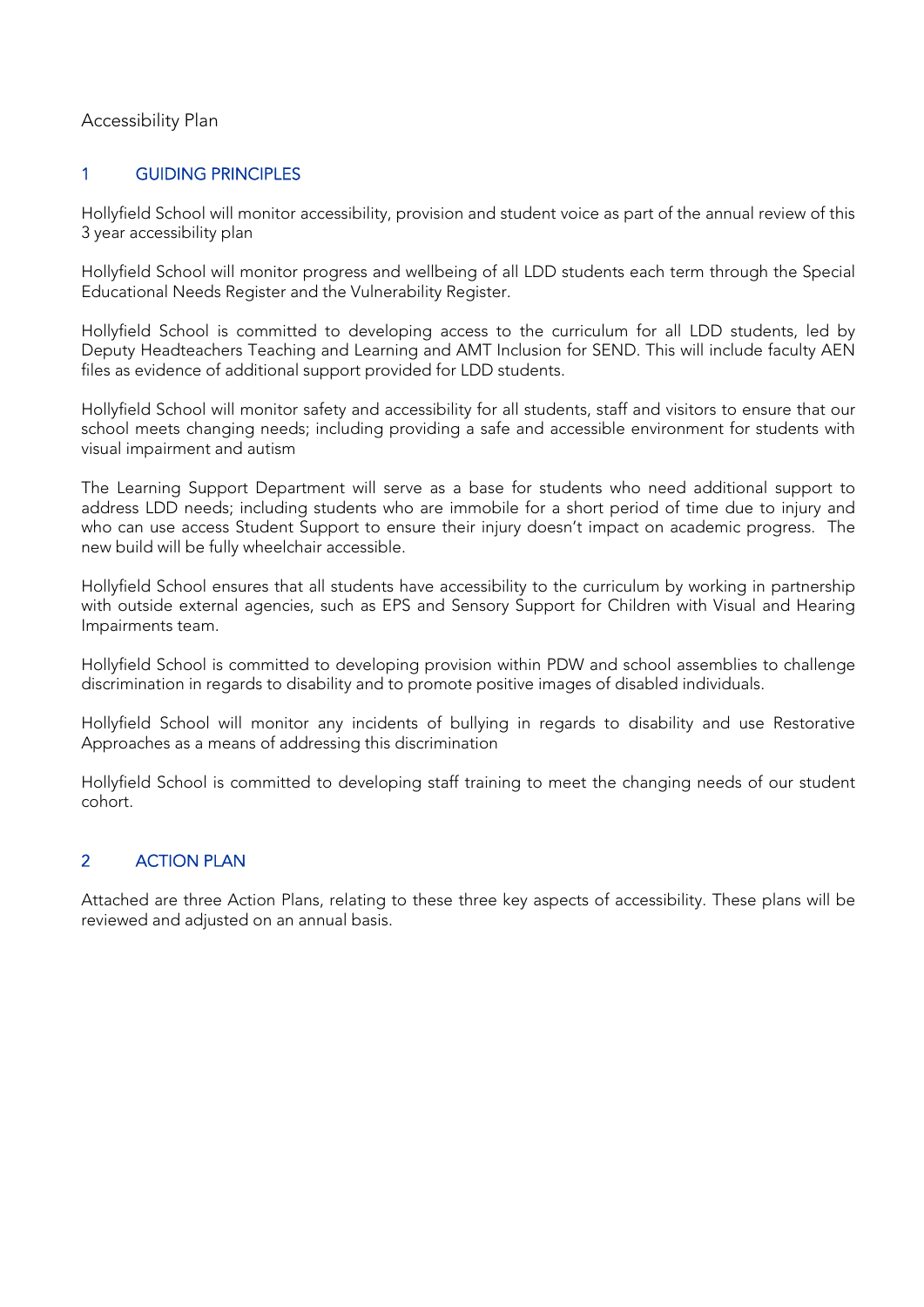# A - IMPROVING ACCESS TO THE CURRICULUM

| Target                                                                                   | Action                                                                                                                                                                                                                                                                                                                                                                   | Resources                                                                                           | Timeframe                                                           | Outcomes                                                                                                                                                              |
|------------------------------------------------------------------------------------------|--------------------------------------------------------------------------------------------------------------------------------------------------------------------------------------------------------------------------------------------------------------------------------------------------------------------------------------------------------------------------|-----------------------------------------------------------------------------------------------------|---------------------------------------------------------------------|-----------------------------------------------------------------------------------------------------------------------------------------------------------------------|
| A1: Develop range of<br>learning resources that<br>are accessible for LDD<br>students.   | SENCO to lead faculty<br>developments through<br>I+M, Teacher Around<br>Child Meetings and<br>wave 2 provision map                                                                                                                                                                                                                                                       | Middle leaders planning<br>time                                                                     | on going<br>SENCO or TA's to                                        | Students with disabilities<br>have increased access to<br>curriculum materials.<br>Teachers use IPMs and                                                              |
| A2: Teachers develop<br>their knowledge of<br>different teaching and<br>learning styles. | a)SENCO or TA's to<br>attend faculty meetings<br>on rotation basis to<br>promote strategies of<br>developing range of<br>learning styles and to<br>provide all staff training<br>b) Ensure that the<br>curriculum is suitably<br>tailored to individual<br>needs through Teacher<br>Around Child meetings<br>meetings, Learning<br><b>Support Agreements</b><br>and IEPs |                                                                                                     | attend faculty meetings<br>to advise<br><b>Starting Autumn 2018</b> | <b>AEN Faculty resources</b><br>to develop<br>understanding of<br>learning needs and<br>meet these needs<br>through differentiated<br>resources.<br>Improved outcomes |
| A4: Disability equality<br>issues are developed<br>into PDW curriculum                   | LT to invite visitors to<br>school as part of PDU<br>programme to address<br>and challenge student<br>thinking on disability<br>SW to lead assemblies<br>promoting positive<br>images of disability                                                                                                                                                                      | External agency support                                                                             | Use of PDW lessons                                                  | Students have greater<br>understanding of<br>disability issues.<br>Reduction in disability-<br>related name-calling.                                                  |
| A6: Increase the<br>knowledge of the range<br>of materials and<br>equipment for students | a)Continue to seek<br>advice from Sensory<br>learning Team;<br>b)To ensure that all                                                                                                                                                                                                                                                                                      | Maintaining school<br>environment to ensure<br>easy access for students<br>/ parents with VI or the | On going.                                                           | Understanding of<br>changing needs of our<br>students regarding<br>physical and sensory                                                                               |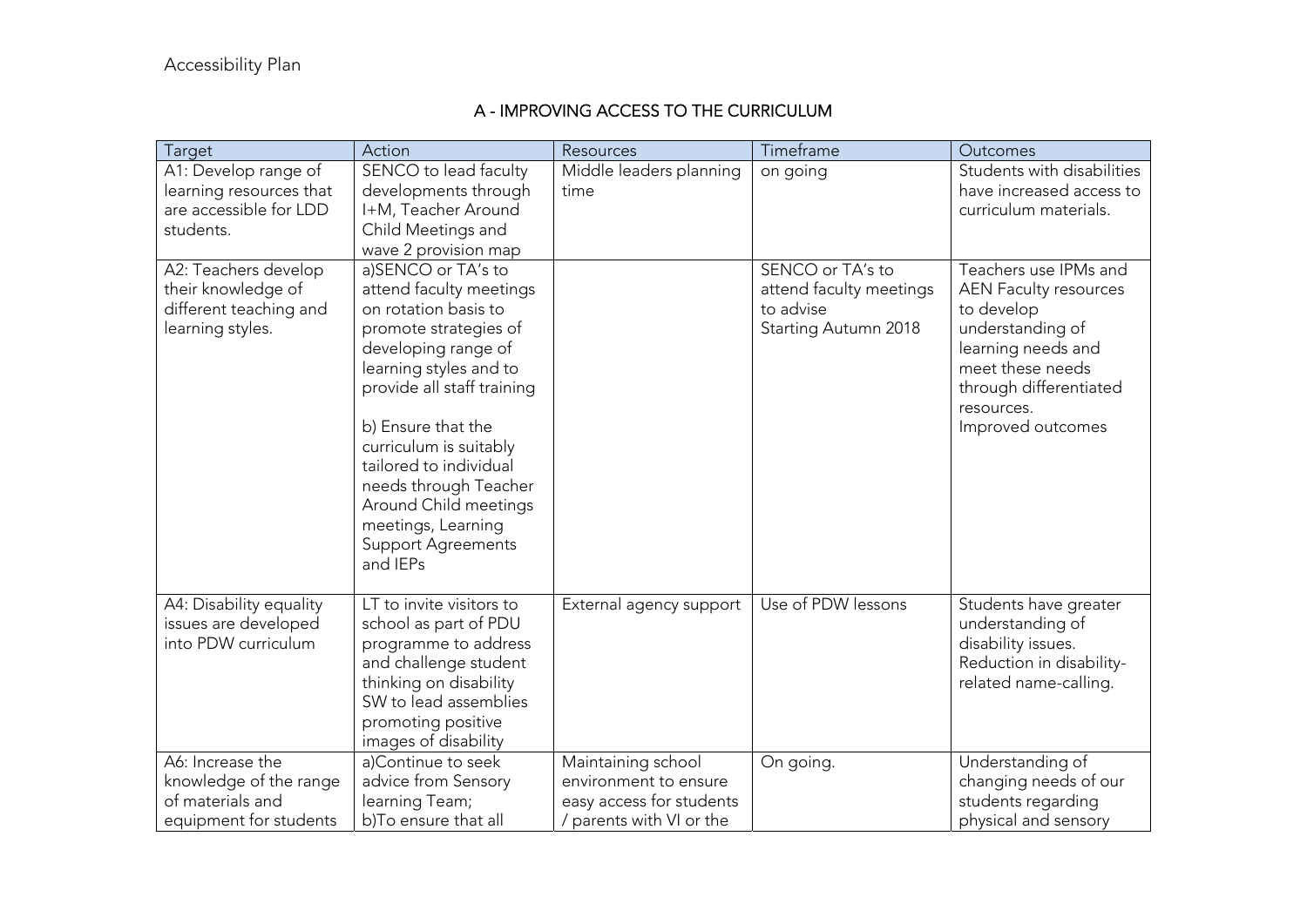Accessibility Plan

| with physical and<br>sensory difficulties                                                                                                 | stairs have clear black<br>/yellow lines to guide<br>our students with VI<br>c) Audit students on<br>Vulnerability register to<br>ensure needs are being<br>met on an annual basis                                                                                                                                                                    | need for wheel-chair                                                                                                                                 |          | barriers and a response<br>to these developments<br>to maintain accessibility                                                                                                                 |
|-------------------------------------------------------------------------------------------------------------------------------------------|-------------------------------------------------------------------------------------------------------------------------------------------------------------------------------------------------------------------------------------------------------------------------------------------------------------------------------------------------------|------------------------------------------------------------------------------------------------------------------------------------------------------|----------|-----------------------------------------------------------------------------------------------------------------------------------------------------------------------------------------------|
| A7: Give equal<br>opportunity for students<br>with disabilities to take<br>part in on /off site<br>educational and social<br>experiences. | Monitor arrangements<br>for school trips,<br>fieldwork and residential<br>visits, to ensure there is<br>access for students with<br>disabilities. This<br>includes both venues<br>and transport.<br>Monitor the DDA for<br>colleges where KS4<br>students study to ensure<br>other educational sites<br>provide good<br>accessibility and<br>support. | SW to monitor<br>education sites used for<br>vocational studies<br>All Risk Assessments to<br>take into account the<br>needs of any SEND<br>students | On-going | SEND students have<br>access to a full range of<br>off site activities<br>provided by the school.                                                                                             |
| A8: Discrimination is<br>challenged throughout<br>the school in regards to<br>disability                                                  | Use of Restorative<br>Justice to challenge<br>prejudice, monitoring<br>bullying in regards to<br>disability to monitor<br>impact of PDW work                                                                                                                                                                                                          | Use of Student Support<br>Officers and<br>development of PDW<br>programme                                                                            | On going | The school has a clear<br>understanding of the<br>extent of any<br>discrimination and<br>tackles this through<br>promoting positive<br>images of disability and<br>use of restorative justice |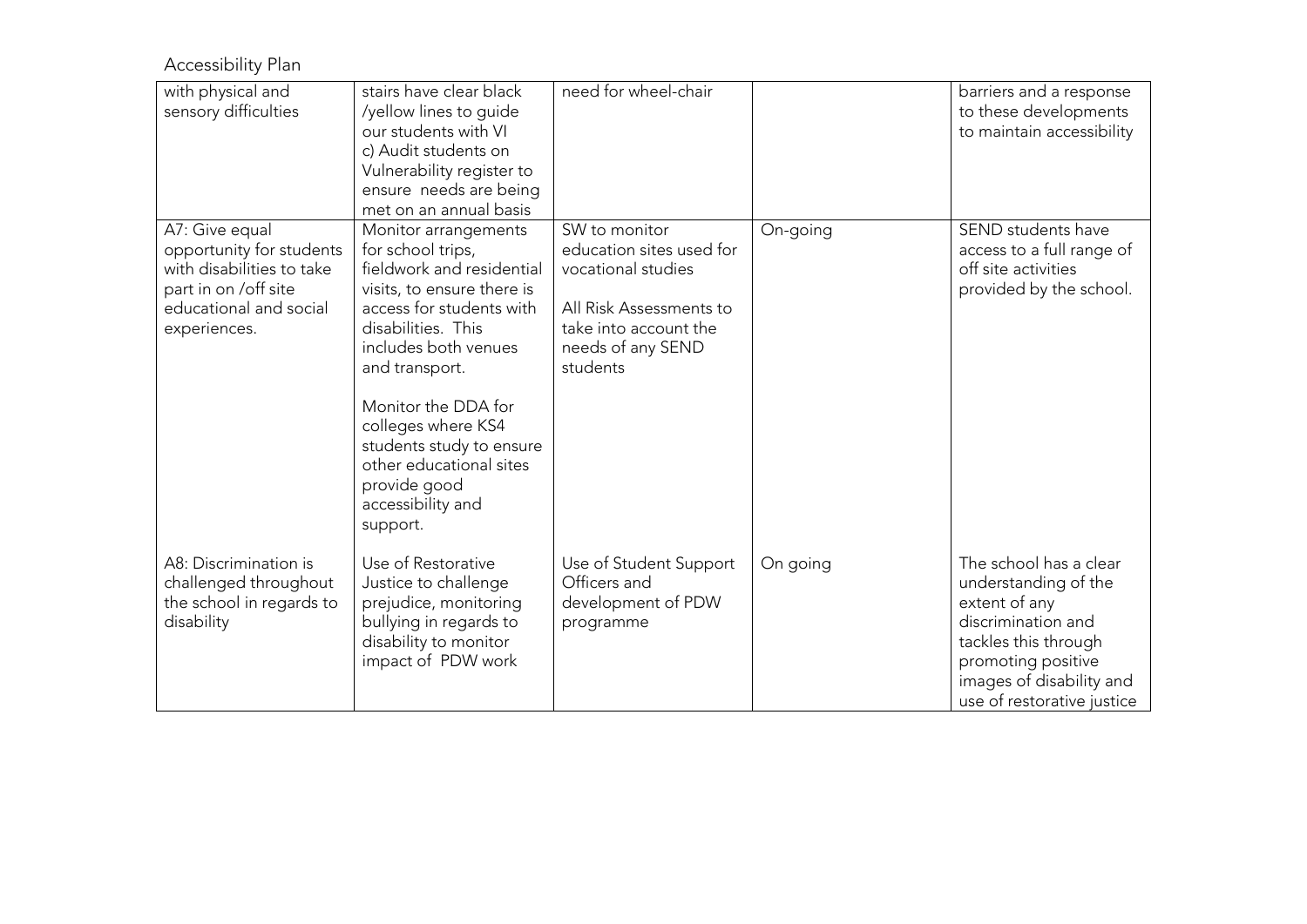## B - IMPROVING ACCESS TO THE PHYSICAL ENVIRONMENT

| Target                                                                                               | Action                                                                                                                                                                                                                                                                                                                                                                                                                                                       | Resources | Timeframe                     | Outcomes                                                                                                                                  |
|------------------------------------------------------------------------------------------------------|--------------------------------------------------------------------------------------------------------------------------------------------------------------------------------------------------------------------------------------------------------------------------------------------------------------------------------------------------------------------------------------------------------------------------------------------------------------|-----------|-------------------------------|-------------------------------------------------------------------------------------------------------------------------------------------|
| B1: To monitor use of colour coding<br>lines around the school to support VI                         | Colour coding main sections of our<br>school                                                                                                                                                                                                                                                                                                                                                                                                                 |           | On going                      | Students (and<br>staff/visitors) are<br>able to navigate<br>easily around<br>school.                                                      |
| B2: Monitor level access to ground<br>floor facilities                                               |                                                                                                                                                                                                                                                                                                                                                                                                                                                              |           | Achieved 2012                 | Students<br>(staff/visitors)<br>with wheelchairs<br>can access<br>ground floor of<br>school.                                              |
| B3: Continue to ensure fire<br>procedures take account of the needs<br>of students with disabilities | a) Monitor the needs of the<br>identified students through<br>vulnerability register and role of<br>student support officers<br>b) Ensure that appropriate<br>provision, including places of safety<br>have been established<br>c) Use of appropriate equipment,<br>including Evac-chair as appropriate<br>to needs<br>d) Ensure that procedures take into<br>account easy access for Manual<br>Evac Chair and wheel-chair uses.<br>Personal Evacuation Plan |           | On going: working<br>with GGR | Identified<br>students are<br>safe and have a<br>clearly<br>recognised set<br>of procedures<br>to meet their<br>needs in case of<br>fire. |
| B4: Review external lighting coverage                                                                | Continue to monitor provision of<br>lighting for external areas in<br>particular walkways from external<br>building and to car park areas.                                                                                                                                                                                                                                                                                                                   |           | On going: led by<br>GGR       | Proper lighting<br>is provided to<br>all walkways and<br>car park areas<br>contributing to<br>making the<br>school site a                 |